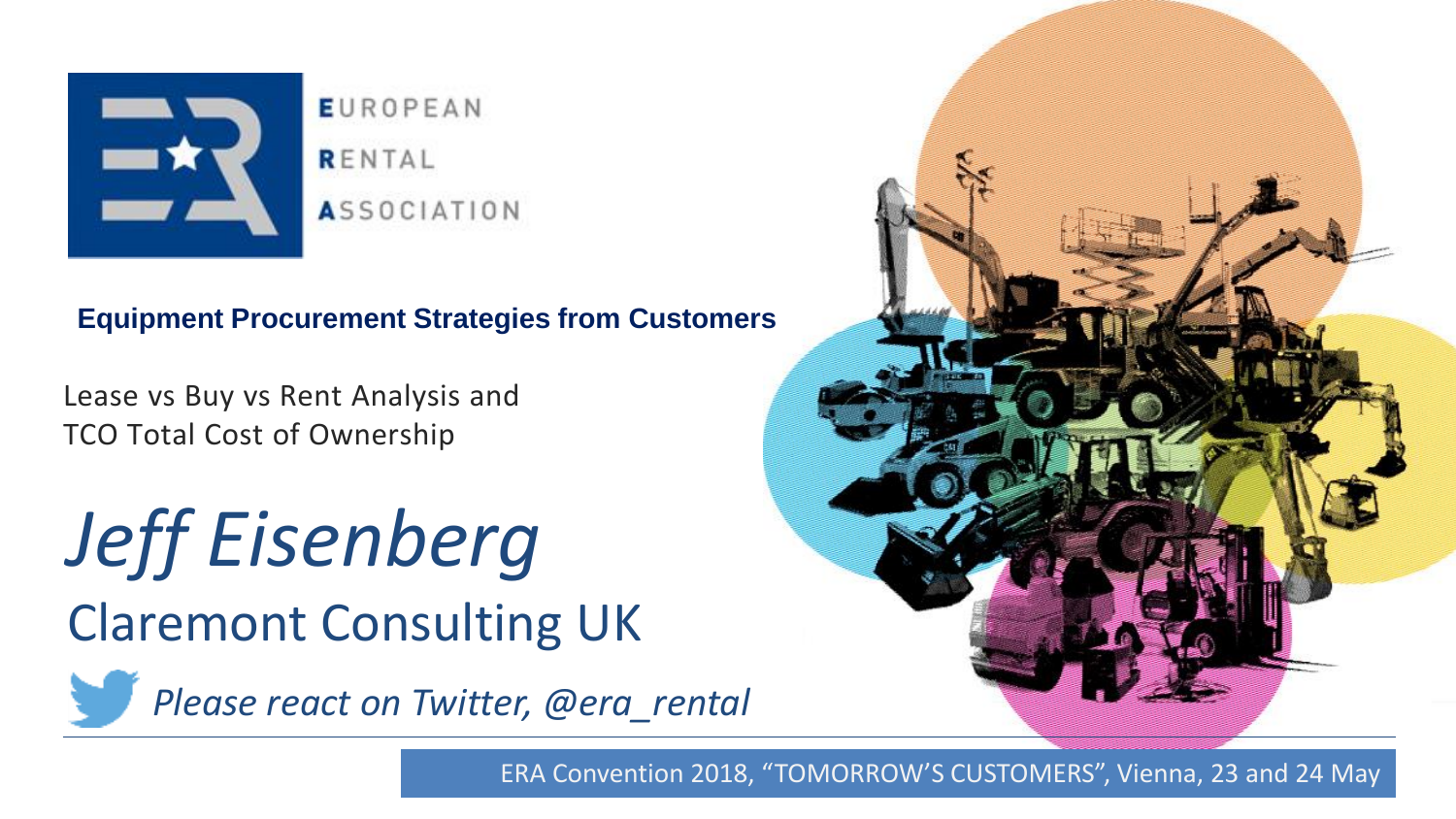When all is said and done, much more is **said** than **done**.

Aesop 564 BC



<span id="page-1-0"></span>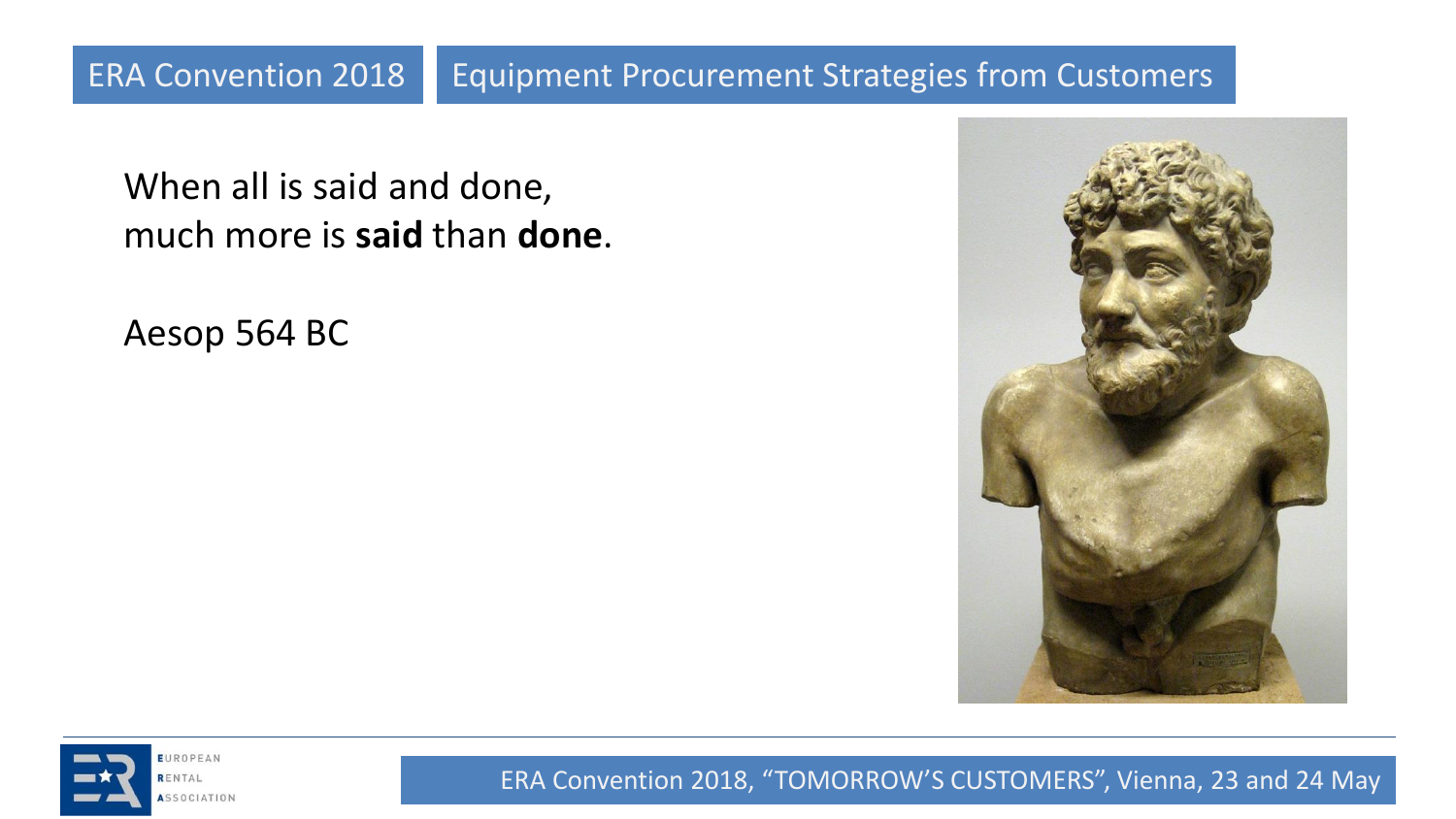How do Customers decide to Lease or Buy or Rent equipment?

Discussions with large and medium contractors who Lease and Buy and Rent equipment Germany, Netherlands, France, UK

How to decide what to own? Calculation and Rules of Thumb What do we always own? And what do we never own? Impact of IFRS 16 – balance sheet treatment for Operating leases One contractor's "asset light" project

We asked Contractors:

What does the rental industry do well? What does the rental industry need to improve on?

<span id="page-2-0"></span>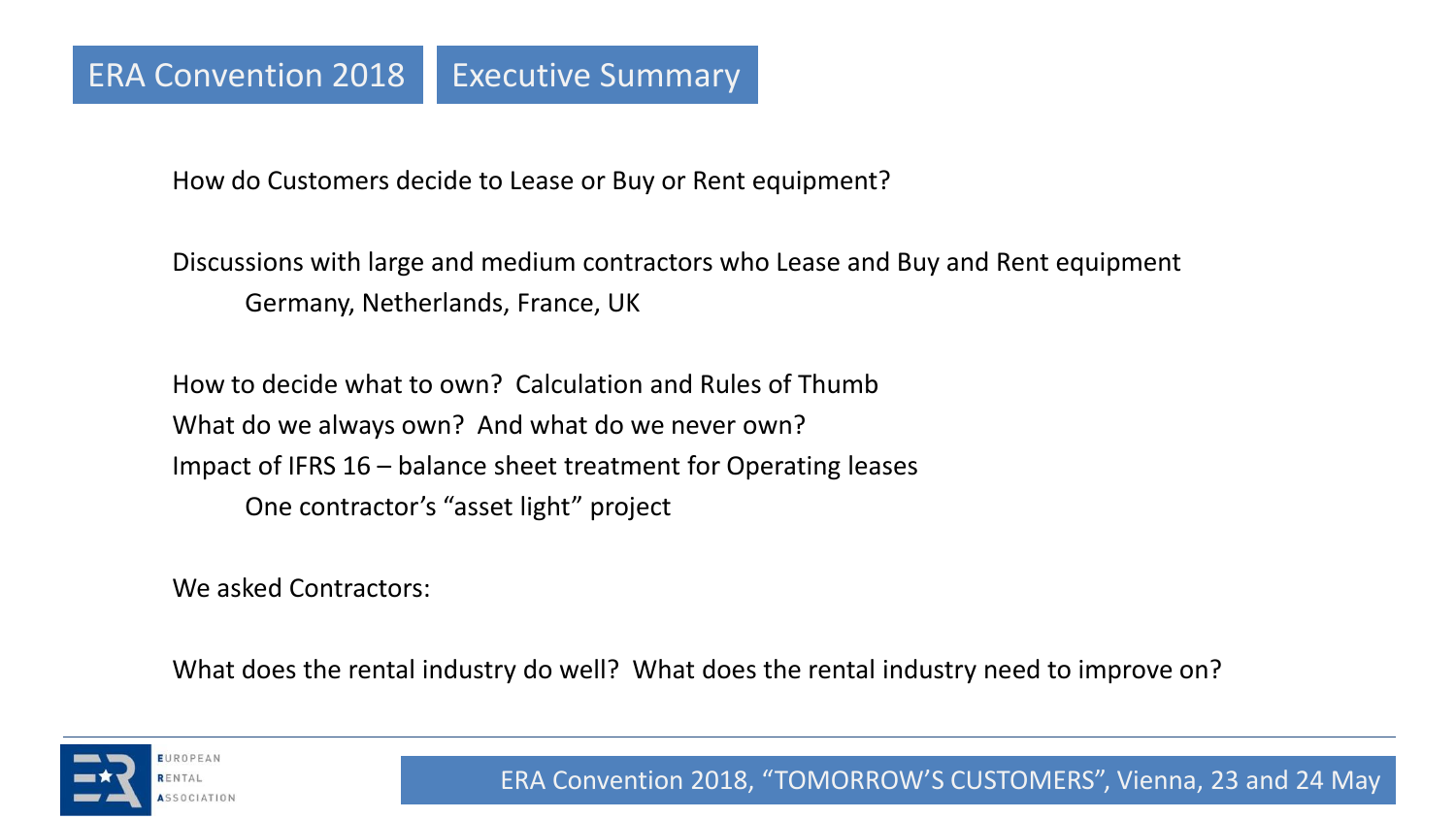# ERA Convention 2018 | LBR Calculations by Contractors (who own AND rent equipment)

- $\Box$  The TCO Calculator from the European Rental Association TCO tool introduced in 2015 is in use by many large contractors –
	- Online tool, free to use, confidential
	- over 200 log ins every week
	- One regular user is one of the largest road builders in Europe
- $\Box$  Enthusiastic response to the draft new tool including Lease vs Buy vs Rent
- $\Box$  For LBR (Lease vs Buy vs Rent) calculations : Large variance between contractors
	- Many use "rules of thumb" to decide to Lease vs Buy vs Rent equipment
	- Surprising lack of data based tools for equipment decisions

<span id="page-3-0"></span>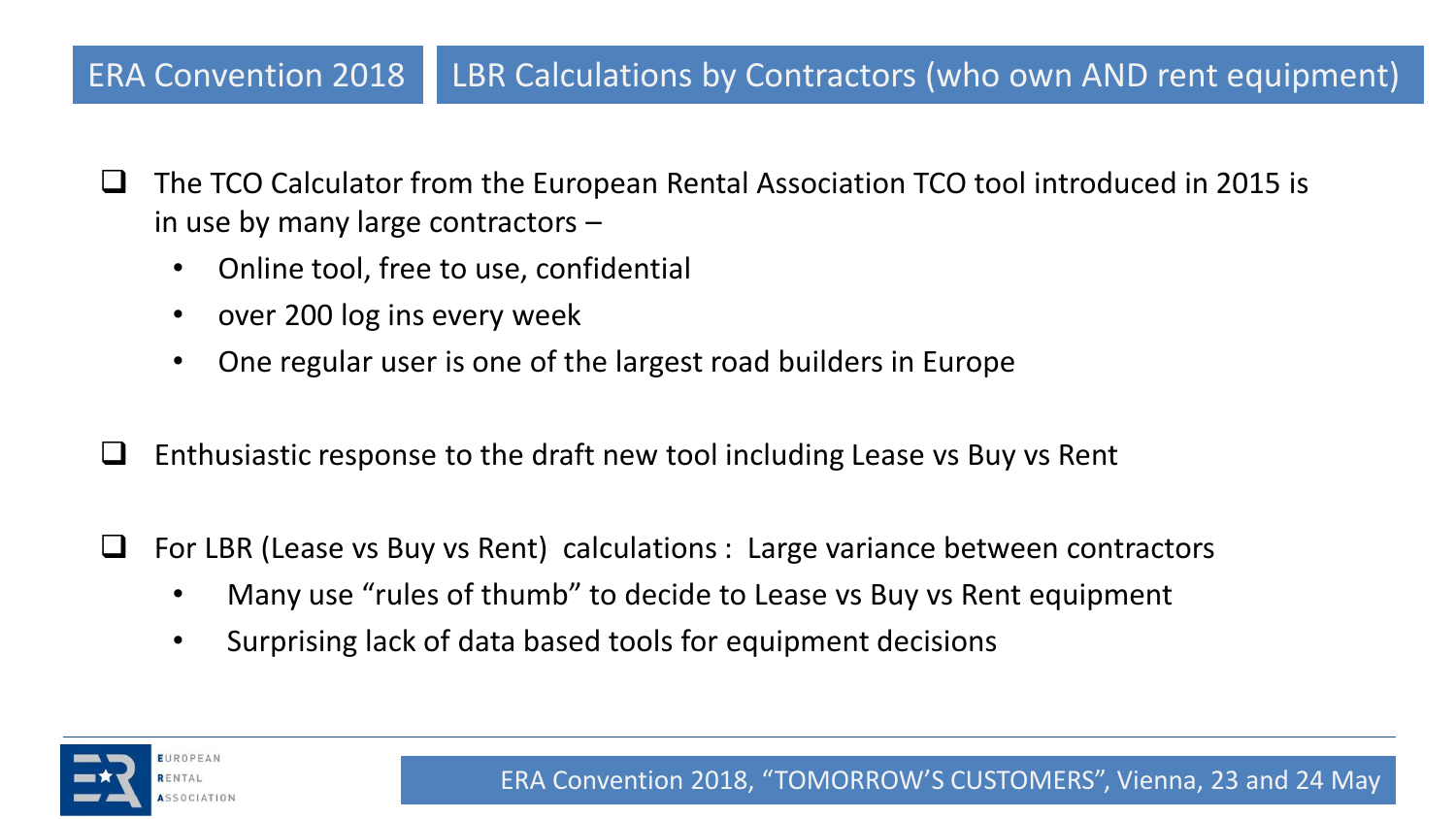# ERA Convention 2018 | LBR Calculations by Contractors sample from ERA TCO

| (Machine > 15 T (Wheel Loader))            | Updated at: Fri, 02 Mar 2018 13:58:32 | Main folder<br>Relocation transport costs per year | Value        |
|--------------------------------------------|---------------------------------------|----------------------------------------------------|--------------|
| Investment related inputs                  |                                       | New folder<br>Administration time per year         | <b>Hours</b> |
| <b>O</b> Machine life                      | Years<br>5                            | O Shop annual overhead allocation                  | Value        |
| <b>Purchase cost</b>                       | Value<br>100000                       | <b>O</b> Annual h&s inspection                     | Value        |
| <b>O</b> Delivery cost                     | Value<br>1000                         | O Insurance cost per year                          | Value        |
| <b>O</b> Administrative cost               | Value<br>500                          | O Tyre life                                        | <b>Hours</b> |
| <b>@</b> Weighted Average Cost Of Capital  | $\boldsymbol{\%}$<br>8                | O Tyre cost                                        | Value        |
| <b>O</b> Annual inflation rate             | $\boldsymbol{\%}$<br>2.00             | <b>O</b> Daily cost of replacement<br>machine      | Value        |
| <b>Operation related inputs</b>            |                                       | O Expected number of events per<br>year            | Numb         |
| <b>O</b> Working days per year             | Days<br>260.00                        | <b>Expected duration per event</b>                 | Days         |
| <b>O</b> Working hours per day             | 8.00<br><b>Hours</b>                  | Transport cost per event                           | Value        |
| <b>O</b> Labour cost                       | Value / Hours<br>45                   |                                                    |              |
| <b>O</b> Lubrificant costs                 | $\overline{7}$<br>Value / Liter       | <b>Divestment related inputs</b>                   |              |
| <b>Cost per grease fitting</b>             | Value<br>40                           | O Gross selling price                              | Value        |
| Grease fittings per 2000h                  | Number<br>$\overline{4}$              | O Commission percentage                            | $X = 10$     |
| <b>O</b> Cost of one average filter        | 11<br>Value                           | O Make ready costs                                 | Value        |
| Filters changes in 2000 hours              | Number<br>4.00                        | TOTAL COST OF OWNERSHIP                            |              |
| <b>O</b> Bucket replacement frequency      | Hours (interval)<br>2000.00           |                                                    |              |
| <b>Bucket cost</b>                         | Value<br>5000                         | Annual ownership cost                              | Value        |
| Get per bucket                             | Number<br>3.00                        | Monthly ownership cost                             | Value        |
| <b>Bucket replacement time</b>             | <b>Hours</b><br>1.00                  | Daily ownership cost                               | Value        |
| <b>O</b> Get replacement frequency         | Hours (interval)<br>500.00            |                                                    |              |
| <b>Get unitary cost</b>                    | Value<br>50                           | Rental inputs (optional)                           |              |
| Get replacement time                       | $\overline{c}$<br><b>Hours</b>        | <b>RENTAL COST</b>                                 |              |
| <b>Relocation transport costs per year</b> | Value<br>$\overline{2}$               | Lock and send to the app<br>Save                   |              |
|                                            |                                       |                                                    |              |

<span id="page-4-0"></span>

RENTAL ASSOCIATION **05** ERA Convention 2018, "TOMORROW'S CUSTOMERS", Vienna, 23 and [24](#page-3-0) Ma[y](#page-5-0) 

500

10000

2000

58332.64 4691.42 23313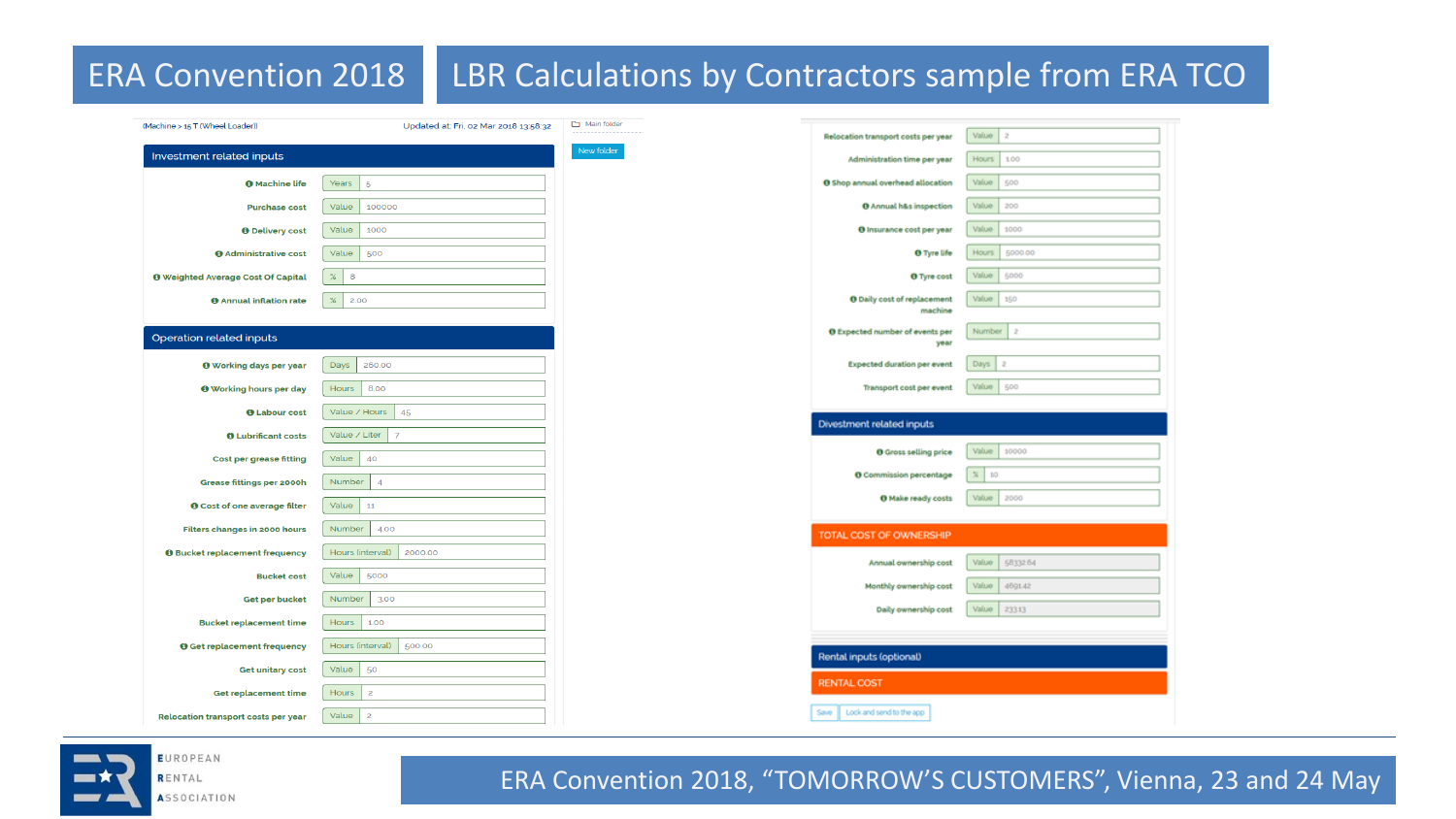# ERA Convention 2018 Next version TCO Lease vs Buy vs Rent calculator - DRAFT

Planned release by end 2018, before introduction of IFRS 16

|                         | Example: Electric scissor lift, €11,000 cost       |                |                             |              |            |                  |                      |                      |                            |  |
|-------------------------|----------------------------------------------------|----------------|-----------------------------|--------------|------------|------------------|----------------------|----------------------|----------------------------|--|
|                         |                                                    |                |                             |              |            | <b>Operating</b> |                      |                      |                            |  |
| $\overline{2}$          | <b>Investment related inputs</b>                   | <b>Buy</b>     |                             | Rent         |            | Lease            |                      | <b>Finance Lease</b> |                            |  |
| $\overline{\mathbf{3}}$ |                                                    |                |                             |              |            |                  |                      |                      |                            |  |
| $\overline{a}$          |                                                    | 5              |                             |              |            | 5 years          |                      | 5                    |                            |  |
| $\overline{\mathbf{S}}$ | <b>Machine Life</b>                                | years          |                             | per year     |            | then return      |                      | Lease                |                            |  |
| 6                       | <b>Purchase Cost</b>                               | 11,000         |                             |              |            |                  |                      | 11,000               |                            |  |
| 7                       |                                                    |                |                             |              |            |                  |                      |                      | 200 Lease fees             |  |
| 8                       | <b>Delivery Cost</b>                               | 150            |                             |              |            |                  |                      | 150                  |                            |  |
| 9                       | <b>Administrative Cost</b>                         | 500            |                             |              |            |                  |                      | 500                  |                            |  |
| 10                      | Weighted Average Cost of Capital rate              | 10 %           | $\langle$<br>$\,$           |              |            |                  |                      |                      | 10 (use slider in "Buy")   |  |
| 11                      |                                                    |                |                             |              |            |                  |                      |                      | 5% Interest rate in lease  |  |
| 12                      |                                                    |                |                             |              |            |                  |                      |                      | 10% Up front payment       |  |
| 13                      | Annual inflation rate                              | 2%             |                             |              |            |                  |                      | 2%                   |                            |  |
| 14                      |                                                    | 11,650         |                             |              |            |                  |                      | 11,850               |                            |  |
|                         | 15 Operations related inputs                       |                |                             |              |            |                  |                      |                      |                            |  |
| 16                      |                                                    |                |                             |              |            |                  |                      |                      |                            |  |
|                         | 17 Working days per year                           | 250            |                             |              |            |                  |                      | 250                  |                            |  |
|                         | 18 Working hours per day                           | 8              |                             |              |            |                  |                      | 8                    |                            |  |
|                         | 19 Total annual maintenace costs                   | 8 %            | $\rightarrow$<br>$\epsilon$ |              |            |                  | 8 %                  |                      | 8 (use slider in "Buy")    |  |
|                         | 20 Labour cost                                     | 45             | (Maint, 3% to 12%)          |              |            |                  |                      | 45                   |                            |  |
|                         | 21 Relocation transport costs per year             | 600            |                             | 150          |            | 600              |                      | 600                  |                            |  |
|                         | 22 Administration time per year                    | 300            |                             |              |            |                  |                      | 300                  |                            |  |
|                         | 23 Shop annual overhead allocation                 | 110            | (1% of equipment cost)      |              |            |                  |                      | 110                  |                            |  |
|                         | 24 Annual H&S inspection                           | 300            |                             |              |            | 300              |                      | 300                  |                            |  |
|                         | 25 Insurance cost per year                         | 165            |                             | 165          |            | 165              |                      | 165                  |                            |  |
|                         | 26 Daily cost of replacement per year              | 35             |                             |              |            | 35               |                      | 35                   |                            |  |
|                         | 27 Expected number of events per year              | $\overline{4}$ | $\leftarrow$<br>$\,$        | $\mathbf{1}$ |            | $\overline{4}$   |                      |                      | 4 (use slider in "Buy")    |  |
|                         | 28 Transport cost per event                        | 150            | 2 to 22 days downtime       | 150          |            | 150              |                      | 150                  |                            |  |
|                         | 29 Weighted Average Cost of Capital per year       | 550            |                             |              |            | 330              |                      | 550                  |                            |  |
|                         | 30 Depreciation                                    | 2,043          |                             |              |            |                  |                      | 2,215                | lease payment              |  |
| 31                      |                                                    | 5,687.82       |                             | 465          |            | 3,015.00         |                      | 4,987.79             |                            |  |
| 32                      |                                                    |                |                             |              |            |                  |                      |                      |                            |  |
|                         | 33 Divestment related inputs                       | 1234           |                             |              |            |                  |                      |                      |                            |  |
|                         | 34 Gross selling price<br>35 Commission percentage | 12%            | $\epsilon$<br>$\,$          |              |            |                  |                      | 12%                  | 1234 (use slider in "Buy") |  |
|                         | 36 Make ready costs                                | 300            | 200 to 4000 Euros           |              |            |                  |                      | 300                  |                            |  |
|                         |                                                    |                |                             |              |            |                  | 500 Damage repair /  |                      |                            |  |
| 37<br>38                |                                                    | 786            |                             |              |            |                  | above "normal w      | 786                  |                            |  |
|                         |                                                    |                |                             |              |            |                  |                      |                      |                            |  |
| 39<br>40                | <b>Total Cost Ownership - Life</b>                 | 28,303         |                             | 22,125       |            | 25,175           |                      | 25,003               |                            |  |
| 41                      | Cost per year (with no inflation)                  | 5.660.63       |                             | 4,425.00     |            | 5,035.00         |                      | 5,000.61             |                            |  |
|                         |                                                    |                |                             | per month    | Comparison |                  | <b>Comparison vs</b> |                      |                            |  |
| 42                      |                                                    |                |                             |              | vs buy     |                  | buy                  |                      | Comparison vs buy          |  |
| 43                      |                                                    |                |                             | 330.00       | $-25.79%$  |                  | $-11.1%$             |                      | $-11.7%$                   |  |

<span id="page-5-0"></span>

RENTAL **ASSOCIATION**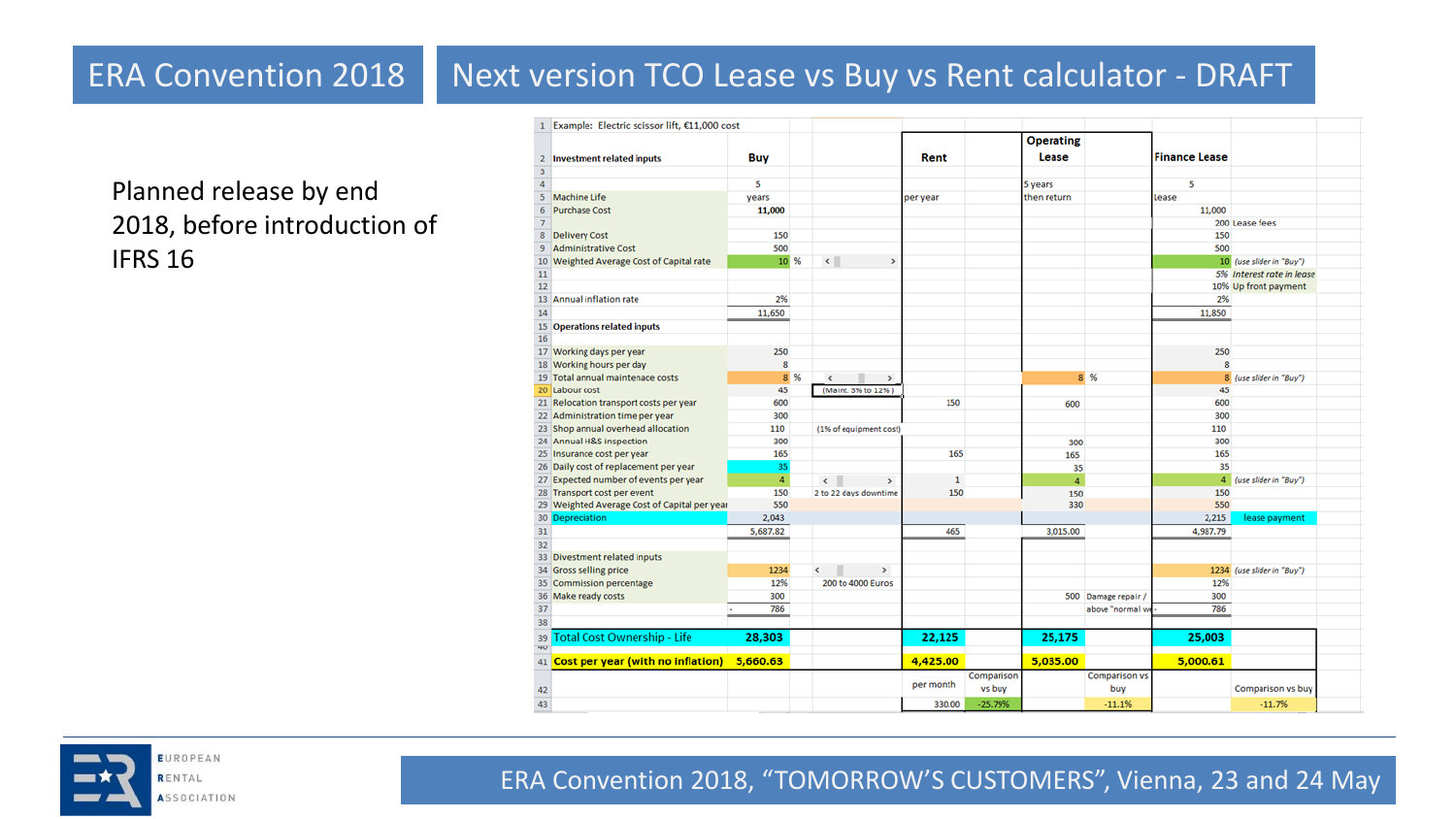### ERA Convention 2018 | IFRS 16 and Contractors

- $\Box$  New IFRS 16 requirement will show all operating leases on balance sheet
	- Contracts over 1 year in length
	- This will affect balance sheet ratios and borrowing covenants
- $\Box$  Contractors we interviewed all agreed:
	- New balance sheet treatment of operating leased assets will have a big impact on contractors
	- Particularly balance sheet debt ratios and bank covenants
- $\Box$  Almost all contractors interviewed said they had SOME equipment on operating lease

but

IFRS 16 will put pressure on fleet management data collection and analysis

- $\Box$  Everyone is conscious of the issue but there is still a lot to do
- $\Box$  One top ten contractor has an "asset light" programme
	- Reduce the amount of assets owned AND on operating lease

<span id="page-6-0"></span>SSOCIATION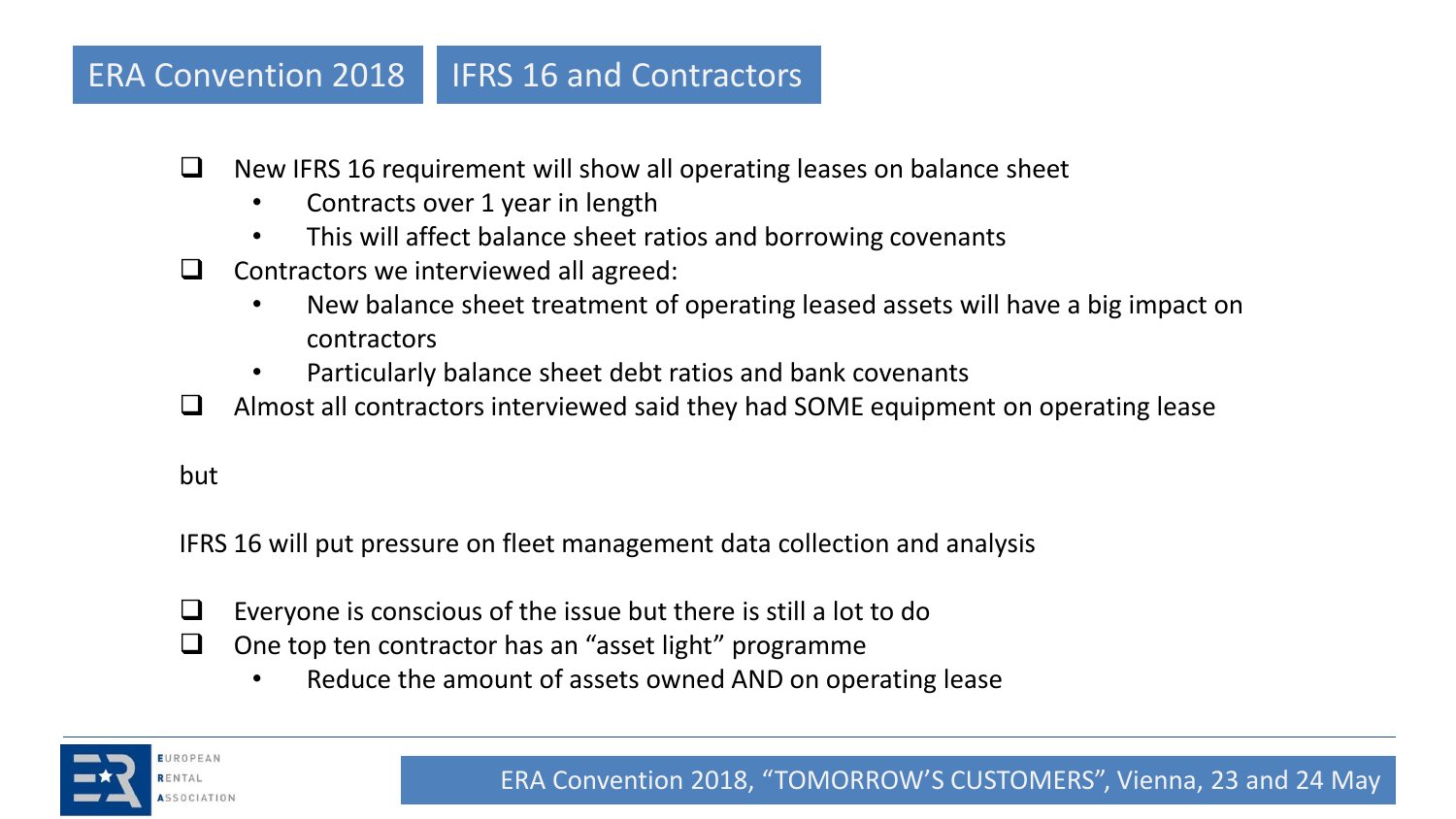# ERA Convention 2018 What do we ALWAYS rent? And NEVER rent?

- $\Box$  First answer was usually aerial work platforms
	- $\Box$  Reasons
	- There are many good suppliers of good quality equipment, good service
	- Short average rentals means **logistics** are important
	- ONLY WHEN ASKED did the customers say the motivation was competitive rental rates
		- What do we NEVER or (rarely) rent  $-$  always own?
- $\Box$  Equipment unique to the contractor, or providing a unique benefit
	- Example of specialist pavers for road construction companies
- Concrete formwork
	- Example of high customization
	- One contractor said "we are a concrete company"
- Unusually expensive vehicle mounted equipment
	- Vacuum excavators



<span id="page-7-0"></span>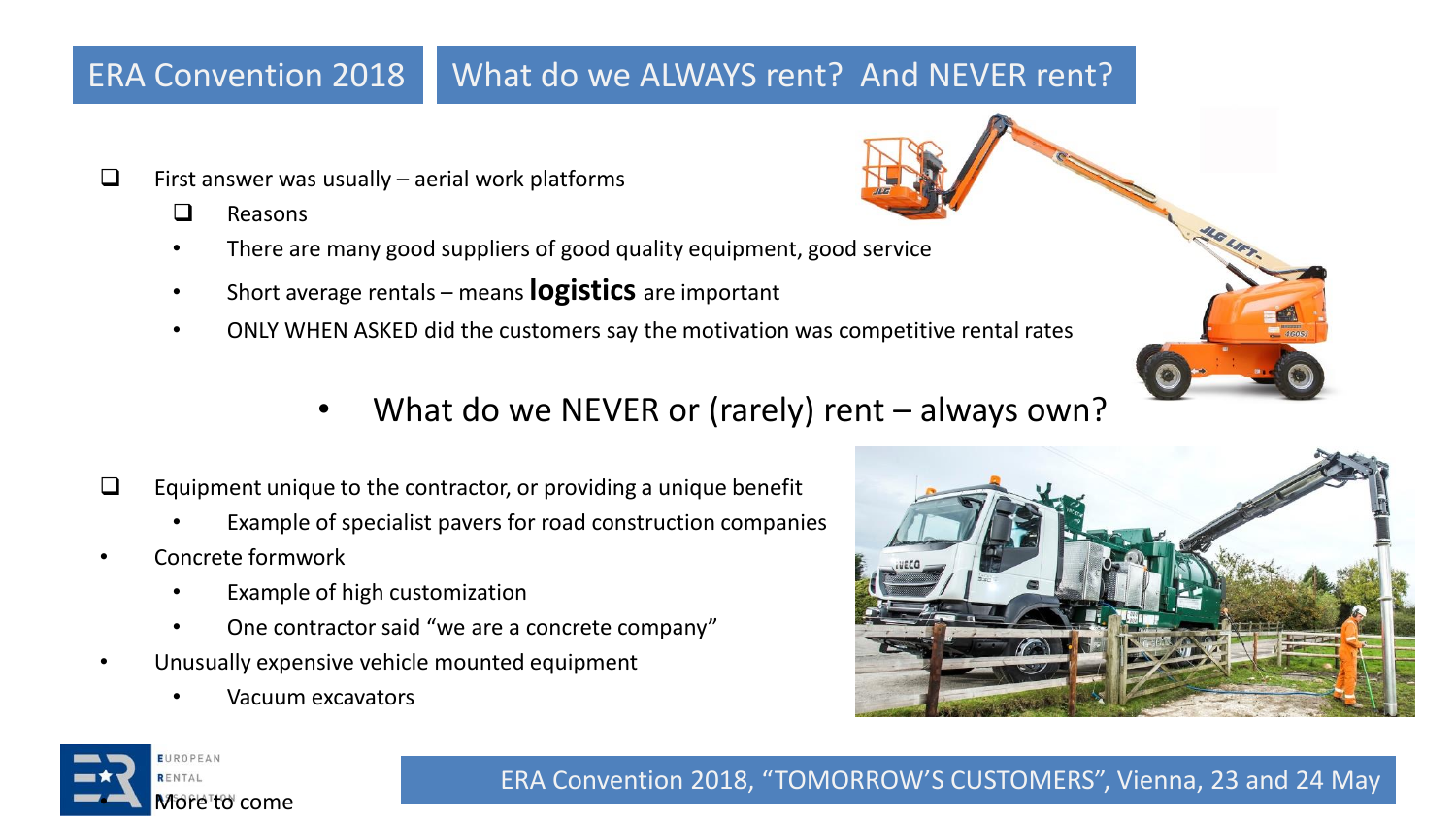# ERA Convention 2018 Common themes from different contractors

- 2008 crisis had a big impact on fleet management;
- $\Box$  Project managers / site managers still have a LOT of influence in the Lease vs Buy vs Rent decision
	- Depending on country, company, and company culture
- $\Box$  Contractors internal rental pricing is often based on surveys of the rental market
- $\Box$  Contractors have many "rules of thumb" for example:
	- We like to own 80% of equipment on our sites in certain categories
	- (Why not 50% or 90%?)
	- One contractor in the Netherlands said
	- *"Rules of thumb must be re-enforced with data"*
- *Big Data and analysis is coming*
- Big data will put more emphasis on availability, reliability and logistics more than price

<span id="page-8-0"></span>